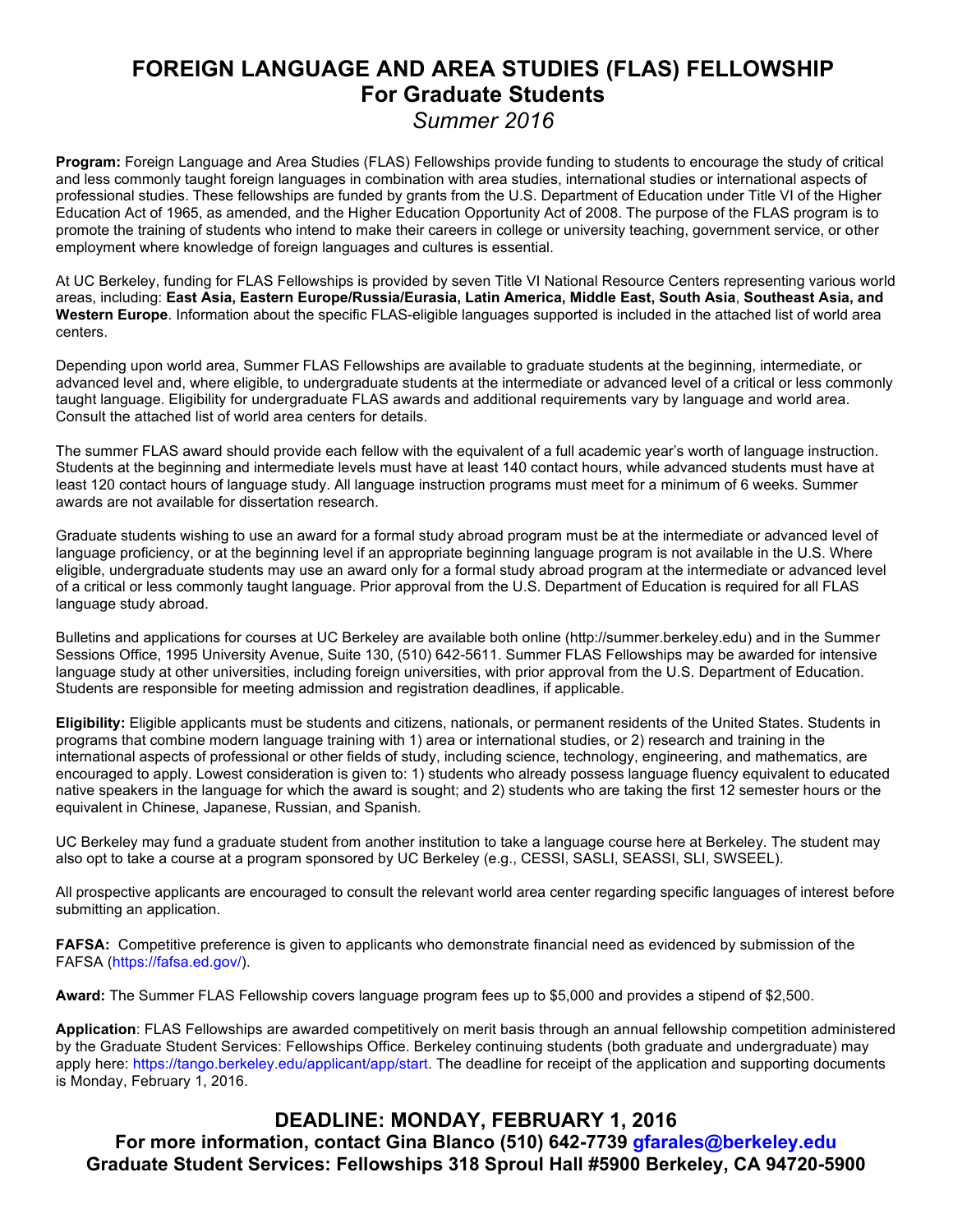**Center for Latin American Studies**

2334 Bowditch Street #2312 Berkeley, CA 94720-2312 Telephone: 510-642-2088 E-mail: diony@berkeley.edu <http://clas.berkeley.edu>

**Center Information Academic Year/Summer Awards**

#### **Academic Year** Awards are available for UC Berkeley graduate students only. East Asian languages currently eligible for FLAS awards are Chinese Japanese, Korean and Tibetan. Students interested in applying for an academic year FLAS to study first or second year Mongolian may do so. If the student is successful, permission to add Mongolian as an approved language will be requested from the U.S. Department of Education, and approval is expected. Low priority is given to students who are taking the first 12 semester hours or the equivalent in Chinese and Japanese. Exceptions will only be considered if the student has already achieved competence in another East Asian language and the project statement adequately demonstrates the need to study the second language. Students are not eligible for FLAS awards in classical Chinese or Japanese. Applications to study or pursue dissertation research abroad during the academic year are not available for East Asia; students should explore opportunities with the Fulbright program for research abroad. **Summer** Summer FLAS awards are available for UC Berkeley graduate students only, and can be used either at Berkeley, elsewhere in the US, or upon approval, for intensive study abroad. Awards are made at either the intermediate or advanced levels in Chinese, Japanese, Korean and Tibetan. Summer study of Uighur and Mongolian in the US or abroad, is allowed upon approval from the US Dept. of Education. **Institute of East Asian Studies** 1995 University Avenue, Suite 510 Berkeley, CA 94720-2318 Telephone: 510-642-2809 E-mail: backstrom@berkeley.edu [http://ieas.berkeley.edu/](http://ieas.berkeley.edu/ )

#### **Academic Year**

FLAS awards for the academic year are available to UC Berkeley graduate students only. Awards for Portuguese are available at the intermediate and advanced levels. Awards for Spanish are available, but only at the advanced level. Students applying for a FLAS award in a language other than these two pre-approved languages must provide a plan for a full year of language training and area studies according to FLAS guidelines. The proposed plans will require approval from the U.S. Department of Education. Priority will be given to students seeking to study a less commonly taught language and students in advanced levels of language study. Students must demonstrate a commitment to the world area (not Latino populations in the U.S.) and to their field in the next stage of their professional or academic careers. Awards are not given for dissertation research abroad.

#### **Summer**

The Summer FLAS award competition is open to UC Berkeley graduate and undergraduate students, but undergraduate applicants must be juniors or incoming seniors majoring or minoring in Latin American Studies or another discipline with a focus on Latin America. Students seeking to enroll in an overseas language program must be at the intermediate or advanced level of language proficiency. FLAS awards may only be used for an overseas language program at the beginning level when a similar program is not available in the United States. Priority will be given to students seeking to study a less commonly taught language, however, awards for Spanish are available at the advanced level. Students should consult with CLAS for guidance on FLASeligible programs. All students must demonstrate a commitment to the world area (not Latino populations in the U.S.) and to their field in the next stage of their professional or academic careers. Awards are not given for dissertation research abroad.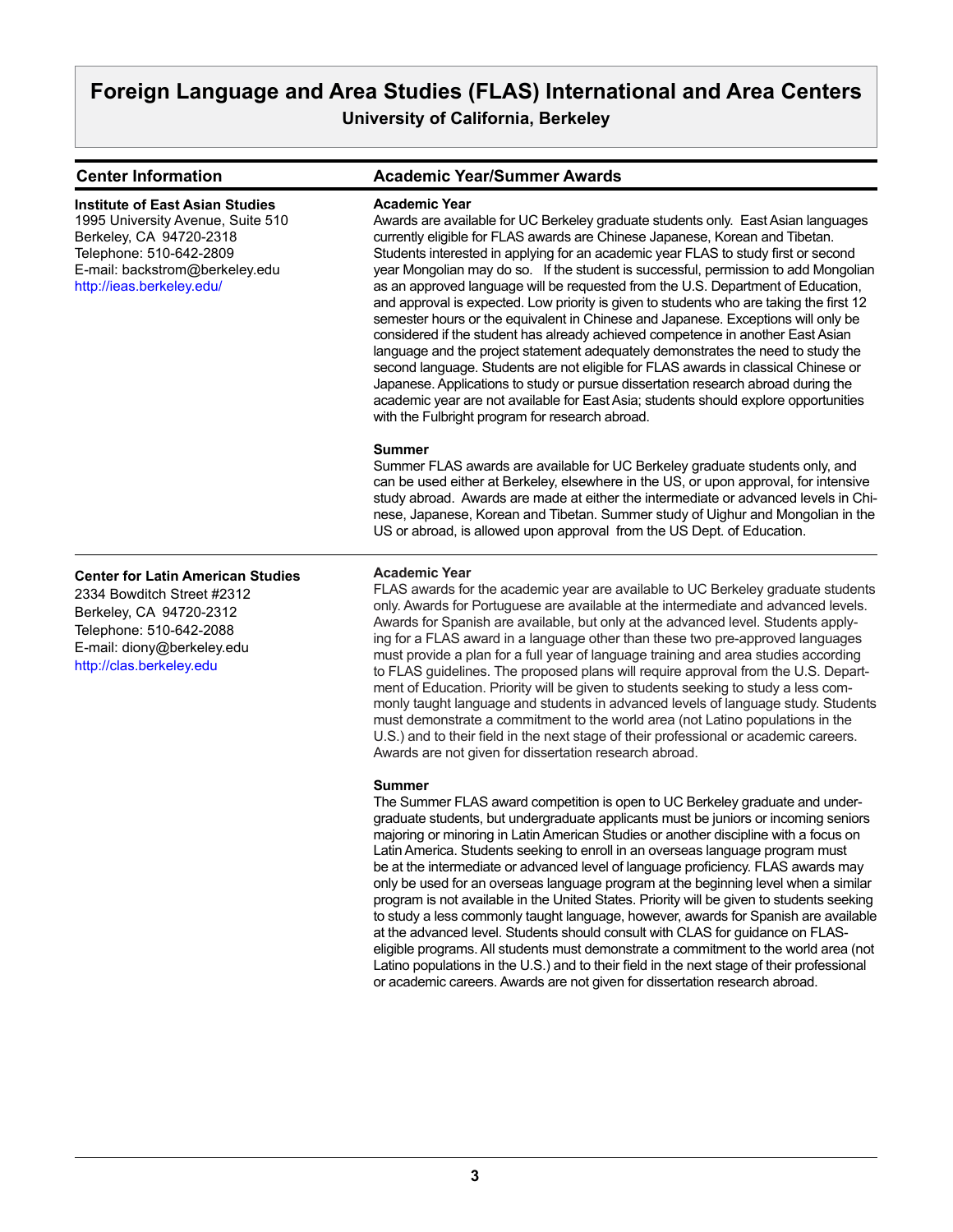# **Foreign Language and Area Studies (FLAS) International and Area Centers**

**University of California, Berkeley**

| <b>Center Information</b>                                                                                                                                                             | <b>Academic Year/Summer Awards</b>                                                                                                                                                                                                                                                                                                                                                                                                                                                                                                                                                                                                                                                                                                                                           |
|---------------------------------------------------------------------------------------------------------------------------------------------------------------------------------------|------------------------------------------------------------------------------------------------------------------------------------------------------------------------------------------------------------------------------------------------------------------------------------------------------------------------------------------------------------------------------------------------------------------------------------------------------------------------------------------------------------------------------------------------------------------------------------------------------------------------------------------------------------------------------------------------------------------------------------------------------------------------------|
| <b>Center for Middle Eastern Studies</b><br>340 Stephens Hall #2314<br>Berkeley, CA 94720-2314<br>Telephone: 510-642-8208<br>E-mail: cmes@berkeley.edu<br>http://cmes.berkeley.edu    | <b>Academic Year</b><br>Academic Year FLAS fellowships will be awarded in modern Arabic, Persian, Turkish,<br>and Hebrew. Priority will be given to graduate students pursuing advanced language<br>proficiency (third year+) for research purposes and professional development, though<br>students at all levels are welcome to apply, including undergraduates (for whom prior-<br>ity will be given to those with declared majors in MES). Awardees must be registered<br>in language and area studies courses at UCB throughout award period. THE CMES<br>DOES NOT AWARD AY FLAS FOR RESEARCH ABROAD.                                                                                                                                                                   |
|                                                                                                                                                                                       | <b>Summer</b><br>Summer FLAS fellowships will be awarded in modern Arabic, Persian, Turkish, and<br>Hebrew. The summer competition is open to graduate students and undergradu-<br>ates studying a modern Middle Eastern language at the intermediate or advanced<br>level. For undergraduates, preference will be given to students with declared major<br>in Middle East Studies. Graduate students at other UC campuses are also eligible to<br>receive FLAS awards, although priority will be given to UCB students. Summer FLAS<br>awards may be used for study at UC Berkeley or through a program that has been or<br>can be approved by the U.S. Department of Education. Overseas language programs<br>run by consortia of which Berkeley is a member are eligible. |
| <b>Institute for South Asia Studies</b><br>10 Stephens Hall #2310<br>Berkeley, CA 94720-2310<br>Telephone: 510-642-3608<br>E-mail: isas@berkeley.edu<br>http://southasia.berkeley.edu | <b>Academic Year</b><br>South Asia academic year FLAS awards are available for Bengali, Hindi, Punjabi,<br>Sanskrit, Tamil, Telugu, and Urdu. A FLAS grant in Sanskrit will only be considered if<br>the student's project statement adequately demonstrates the applicability of Sanskrit<br>to a topic dealing with modern or contemporary South Asia. Awards are not given for<br>dissertation research abroad. Eligible graduate students in any discipline and depart-<br>ment may apply for FLAS fellowships, including students in professional schools and<br>the fields of science, technology, engineering, and mathematics. In certain cases,<br>FLAS fellowships may be used for language study abroad during an academic year.                                  |
|                                                                                                                                                                                       | FLAS awards are also open to undergraduates studying a South Asian language at<br>the Intermediate or Advanced level. Incoming junior and seniors preferred, and either<br>majoring or minoring in South Asian Studies through the Department of South &<br>Southeast Asian Studies, or majoring in a discipline represented by the core faculty of<br>the Center for South Asia Studies (Anthropology; Energy and Resources Group; Eng-<br>lish; Economics; Ethnic Studies; Geography; History; History of Art; Music; Sociology;<br>Political Science; Urban Planning). For questions regarding the availability of specific<br>languages in 2016-2017 and student eligibility, please contact the Institute for South<br>Asia Studies.                                    |
|                                                                                                                                                                                       | Summer<br>Berkeley students are encouraged to take languages not available at UC Berkeley<br>through the use of a summer FLAS at an institution that has a FLAS eligible program,<br>including programs abroad. UC Berkeley students are encouraged to take their sum-<br>mer study at SASLI (South Asian Studies Language Institute) held at the University of<br>Wisconsin, Madison, if the language is offered. See the SASLI Web site (www.sasli.<br>wisc.edu). Consult with the Institute for South Asia Studies. Non-Berkeley students<br>are welcome to apply for a summer FLAS at Berkeley for intensive first-year Hindi.                                                                                                                                           |
|                                                                                                                                                                                       | FLAS awards are also open to undergraduates studying a South Asian language<br>at the Intermediate or Advanced level. Incoming junior and seniors preferred either<br>majoring or minoring in South Asian Studies through the Department of South &<br>Southeast Asian Studies, or majoring in a discipline represented by the core faculty<br>of the Center for South Asia Studies (Anthropology; Energy and Resources Group;<br>English; Economics; Ethnic Studies; Geography; History; History of Art; Music; Soci-                                                                                                                                                                                                                                                       |

South Asia Studies.

ology; Political Science; Urban Planning). For questions regarding the availability of specific languages in 2016-2017 and student eligibility, please contact the Institute for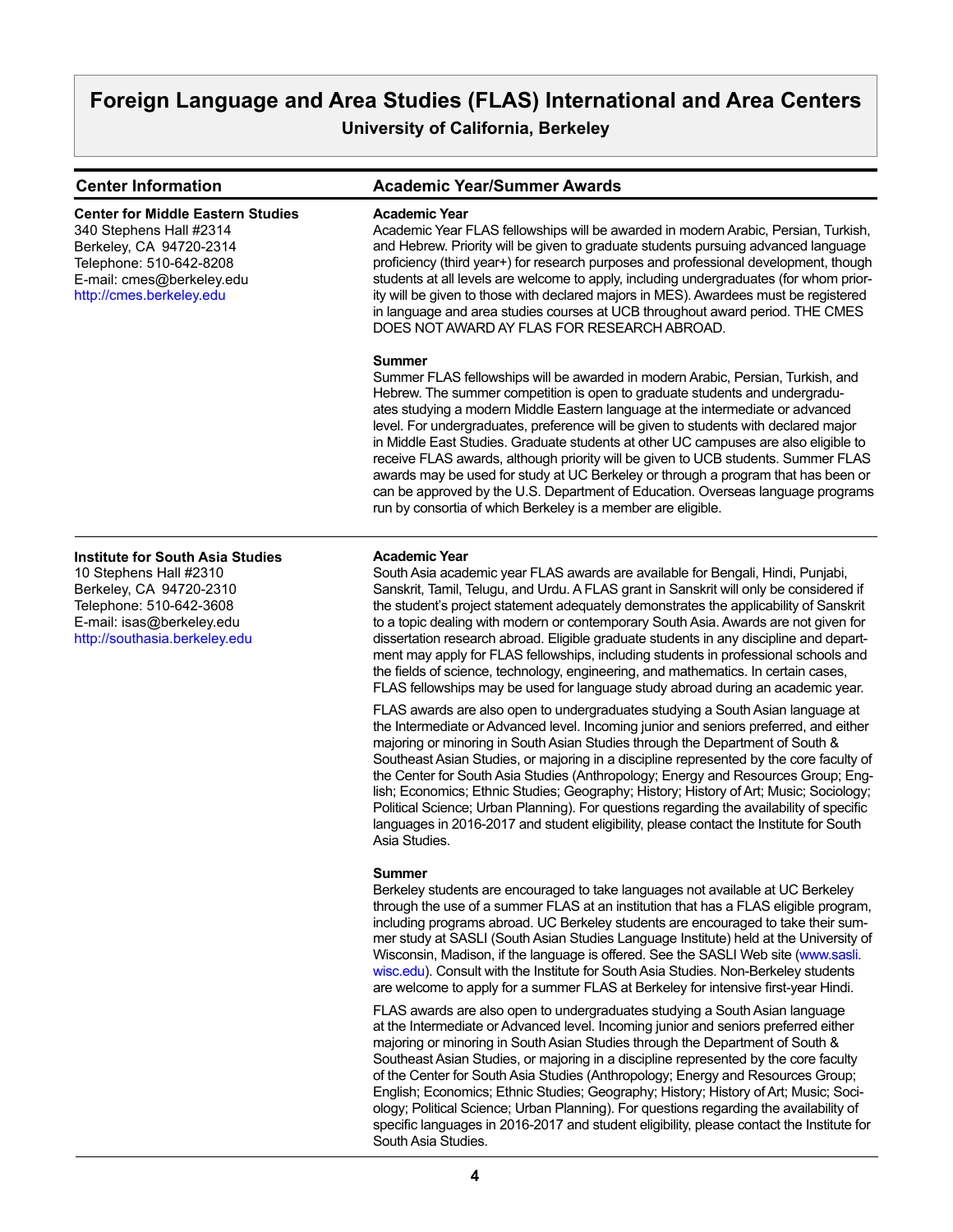# **Foreign Language and Area Studies (FLAS) International and Area Centers**

**University of California, Berkeley**

**Center Information Academic Year/Summer Awards**

## **Center for Southeast Asia Studies**

1995 University Avenue, Suite 520H Berkeley, CA 94720-2318 Telephone: 510-642-3609 E-mail: cseas@berkeley.edu [http://cseas.berkeley.edu](http://cseas.berkeley.edu )

#### **Academic Year**

Academic Year FLAS awards are available through the third year, or advanced level, of instruction for Filipino, Indonesian, Khmer, and Vietnamese. Academic year FLAS awards are available at UC Berkeley for elementary and intermediate Thai. Advanced Thai is currently offered via Distance Learning from the University of Wisconsin-Madison and is FLAS eligible. Elementary Burmese will be offered in 2016-17.

Undergraduates may apply for a FLAS award if they are planning to study a Southeast Asian language at the intermediate or advanced level. Award preference will be given to students who are either majoring or minoring in Southeast Asian Studies through the Department of South & Southeast Asian Studies or who otherwise demonstrate a commitment to Southeast Asian Studies.

Graduate students may apply for a FLAS award to study a Southeast Asian language for any level of instruction. Awards are prioritized for students who are pursuing advanced language proficiency.

Students who are already at an advanced proficiency level and/or students who have received an academic year FLAS award more than twice, may not apply for a new FLAS award.

#### **Summer**

Students may apply for summer FLAS awards to study a Southeast Asian language either in the U.S. or overseas. Undergraduate students may apply for a summer FLAS award to study at the intermediate or advanced level.

Overseas language programs must meet the standards for course instruction and contact hours set by the U.S. Department of Education. In general, overseas programs are only open for students planning to study at an advanced level. Students who wish to study a Southeast Asian language who are not yet at an advanced level may only use a FLAS award for an overseas program if the pertinent language is not offered at a reputable program in the U.S.

Competitive preference is given to applicants who demonstrate financial need as evidenced by submission of the FAFSA

In the U.S., students should plan to use their FLAS award to study at a U.S. Department of Education-approved program, such as SEASSI (Southeast Asian Studies Summer Institute), which is held at the University of Wisconsin-Madison (http://seassi.wisc.edu). PLEASE NOTE: UC Berkeley students interested in attending SEASSI should apply for a FLAS award directly through UC Berkeley, NOT through SEASSI, but should also complete a regular application through SEASSI.

### **Academic Year — Graduate Students**

Languages offered include Armenian, Bosnian/Croatian/Serbian, Czech, Hungarian, Polish, Russian, and Yiddish. Eligible graduate students in any discipline and department may apply for a FLAS fellowship, including students in professional schools and the fields of science, technology, engineering, and mathematics. Priority is given to students who are pursuing advanced level language proficiency in these languages, to students demonstrating likelihood of pursuing government service, and/or to students pursuing Master's degrees in the professional schools. Heritage speakers may apply, but applicants who already possess native fluency in a language are ineligible to apply to study that language and should consider applying to study a different language. Jury members look for commitment to the area and field when deciding on applications. Past FLAS recipients may apply for subsequent FLAS funding. In certain cases, FLAS fellowships may be used for language study abroad during an academic year. Applications are not accepted for dissertation research abroad.

**Institute of Slavic, East European, and Eurasian Studies**

260 Stephens Hall #2304 Berkeley, CA 94720-2304 Telephone: 510-642-3230 E-mail: iseees@berkeley.edu [http://iseees.berkeley.edu](http://iseees.berkeley.edu )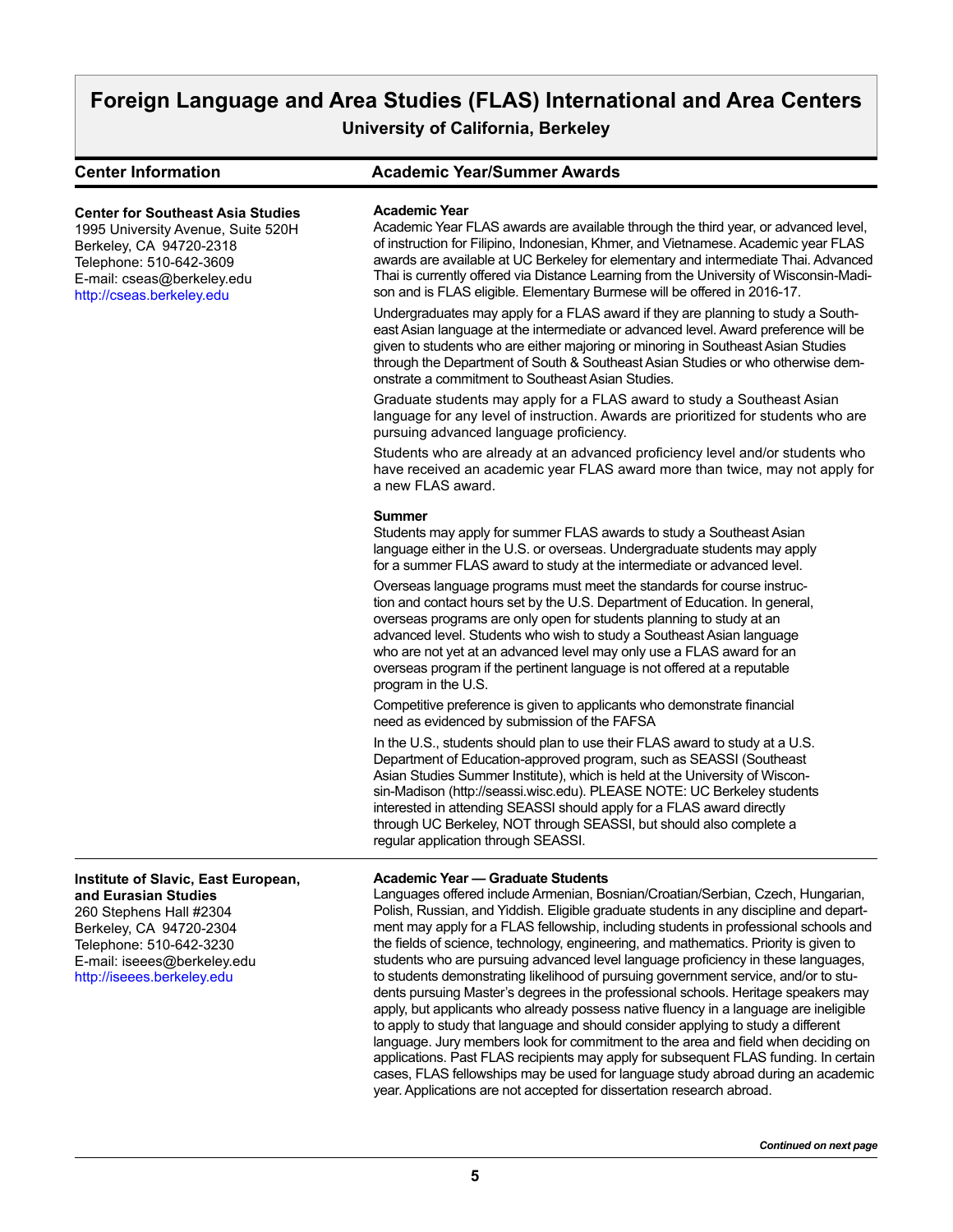**Institute of Slavic, East European, and Eurasian Studies** 260 Stephens Hall #2304 Berkeley, CA 94720-2304 Telephone: 510-642-3230 E-mail: iseees@berkeley.edu [http://iseees.berkeley.edu](http://iseees.berkeley.edu )

### **Center Information Academic Year/Summer Awards**

#### **Academic Year — Undergraduate Students**

FLAS awards are open to undergraduates studying a Slavic, East European, or Eurasian language at the Intermediate or Advanced level. Languages funded include Armenian, Bosnian/Croatian/Serbian, Czech, Hungarian, Polish, Russian, and Yiddish. To be eligible, an undergraduate student must have completed at least two semesters of the target language at UC Berkeley by the start of the fellowship. Eligible students in any discipline and department may apply for a FLAS fellowship, and applications from students in pre-professional programs and in the fields of science, technology, engineering, and mathematics are encouraged. Priority is given to students who are pursuing advanced level language proficiency in these languages, to students demonstrating likelihood of pursuing government service, and/or to students demonstrating likelihood of continuing language and area studies beyond the fellowship period. Heritage speakers may apply, but applicants who already possess native fluency in a language are ineligible to apply to study that language and should consider applying to study a different language. Jury members look for commitment to the area and field when deciding on applications. Past FLAS recipients may apply for subsequent FLAS funding. In certain cases, FLAS fellowships may be used for language study abroad during an academic year.

#### **Summer — Graduate Students**

Languages funded include Armenian, Bulgarian, Bosnian/Croatian/Serbian, Czech, Hungarian, Polish, Romanian, Russian, and Yiddish. Applications for summer study of other Slavic, East European, Eurasian, Caucasus, or Central Asian languages are possible, pending approval of the language program by the U.S. Department of Education.

Eligible graduate students in any discipline and department may apply for FLAS fellowships, including students in professional schools and the fields of science, technology, engineering, and mathematics. Priority is given to students who are pursuing advanced level language proficiency in these languages, to students pursuing Master's degrees in the professional schools, and/or students demonstrating likelihood of entering government service as a career. Heritage speakers may apply, but applicants who already possess native fluency in a language are ineligible to apply to study that language and should consider applying to study a different language. Jury members look for commitment to the area and field when deciding on applications. Past FLAS recipients may apply for subsequent FLAS funding. Applications are not accepted for dissertation research abroad.

Students are encouraged to take languages not available at UC Berkeley through the use of a summer FLAS at an institution that has a FLAS eligible program. UC Berkeley students are encouraged to pursue summer study at the Indiana Univer-sity Summer Language Workshop [\(http://www.indiana.edu/~swseel/](http://www.indiana.edu/~swseel/)); the Slavic, East European, and Near Eastern Summer Language Institute at the University of Pittsburgh (http://www.sli.pitt.edu/); or the Central Eurasian Studies Summer Institute at the University of Wisconsin-Madison (<http://www.creeca.wisc.edu/cessi/>), if the desired language and level are offered. Students wishing to use an award for an overseas language program must be at the intermediate or advanced level of language proficiency, or at the beginning level if a beginning language program in the target language is not available in the U.S. Summer FLAS for language study abroad requires U.S. Department of Education approval of the instructional program and travel itinerary. Depending upon availability of funds, Summer FLAS awards sometimes have provision for up to \$1000 in travel assistance. To be eligible, an applicant must provide a travel itinerary which adheres to the Fly America Act.

#### **Summer — Undergraduate Students**

Summer FLAS awards are available to undergraduates studying a Slavic, East European, or Eurasian language at the Intermediate or Advanced level. Languages funded include Armenian, Bulgarian, Bosnian/Croatian/Serbian, Czech, Hungarian, Polish,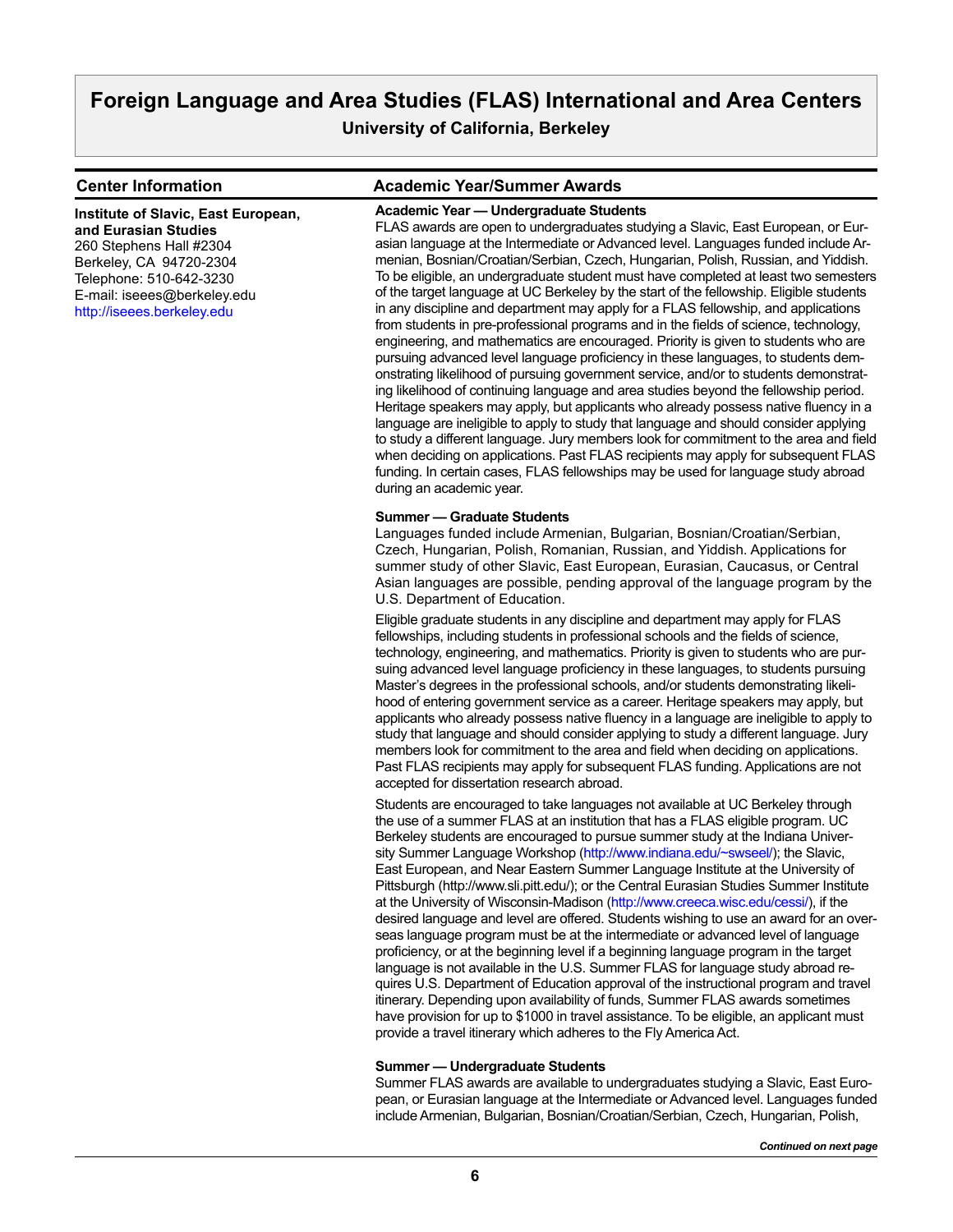#### **Center Information Academic Year/Summer Awards** Romanian, Russian, and Yiddish. To be eligible, an undergraduate student must have completed at least two semesters of study of the target language at UC Berkeley by the start of the fellowship. Eligible students in any discipline and department may apply for a FLAS fellowship, and applications from students in pre-professional programs and in the fields of science, technology, engineering, and mathematics are encouraged. Priority is given to students who are pursuing advanced level language proficiency in these languages, and/or students demonstrating likelihood of entering government service as a career. Heritage speakers may apply, but applicants who already possess native fluency in a language are ineligible to apply to study that language and should consider applying to study a different language. Jury members look for commitment to the area and field when deciding on applications. Past FLAS recipients may apply for subsequent FLAS funding. Students are encouraged to take languages not available at UC Berkeley through the use of a summer FLAS at an institution that has a FLAS eligible program. UC Berkeley students are encouraged to pursue summer study at the Indiana University Summer Language Workshop (http://www.indiana.edu/~swseel/); the Slavic, East European, and Near Eastern Summer Language Institute at the University of Pittsburgh (http://www.sli.pitt.edu/); or the Central Eurasian Studies Summer Institute at the University of Wisconsin-Madison (http://www.creeca.wisc.edu/cessi/), if the desired language and level are offered. Students wishing to use an award for an overseas language program must be at the intermediate or advanced level of language proficiency. Summer FLAS for language study abroad requires U.S. Department of Education approval of the instructional program and travel itinerary. Depending upon availability of funds, Summer FLAS awards sometimes have provision for up to \$1000 in travel assistance. To be eligible, an applicant must provide a travel itinerary which adheres to the Fly America Act. **Academic Year — Graduate Students** Languages offered include Catalan, Danish, Dutch, Finnish, French, German, Modern Greek, Irish Gaelic, Italian, Norwegian, Portuguese, Spanish, Swedish, Turkish, Welsh, and Yiddish. Eligible graduate students in any discipline and department may **Institute of Slavic, East European, and Eurasian Studies** 260 Stephens Hall #2304 Berkeley, CA 94720-2304 Telephone: 510-642-3230 E-mail: iseees@berkeley.edu http://iseees.berkeley.edu **Institute of European Studies** 207 Moses Hall #2316 Berkeley, CA 94720-2316 Telephone: 510-642-4555 E-mail: ies@berkeley.edu

[http://ies.berkeley.edu](http://ies.berkeley.edu )

apply for FLAS fellowships, including students in professional schools and the fields of science, technology, engineering, and mathematics. IES gives absolute priority to applications for its priority languages Portuguese and Turkish as well as for the less commonly taught languages Catalan, Danish, Dutch, Finnish, Modern Greek, Irish Gaelic, Norwegian, Swedish, Welsh, and Yiddish. Students who are pursuing advanced level language proficiency German, French, Italian and Spanish can also apply. Priority is given to applications by students from under-represented groups (economically disadvantaged students, student parents, transfer students, students pursuing degrees in the professional schools and STEM fields) and applicants demonstrating likelihood of pursuing government service and/or pursuing Master's degrees in a professional school or program. Low priority is given to applicants for dissertation research abroad and to applicants who already possess native fluency in the target language. Jury members look for commitment to the area and field when deciding on applications. Past FLAS recipients may apply for subsequent FLAS funding.

### **Academic Year — Undergraduate Students**

Languages offered include Catalan, Danish, Dutch, Finnish, French, German, Modern Greek, Irish Gaelic, Italian, Norwegian, Portuguese, Spanish, Swedish, Turkish, Welsh, and Yiddish at the Intermediate or Advanced level. To be eligible, an undergraduate student must have completed at least two semesters of study of the target language by the start of the fellowship. Eligible students in any discipline and department may apply for FLAS fellowships, including students in professional schools and the fields of science, technology, engineering, and mathematics. IES gives absolute priority to applications for its priority languages Portuguese and Turkish as well as for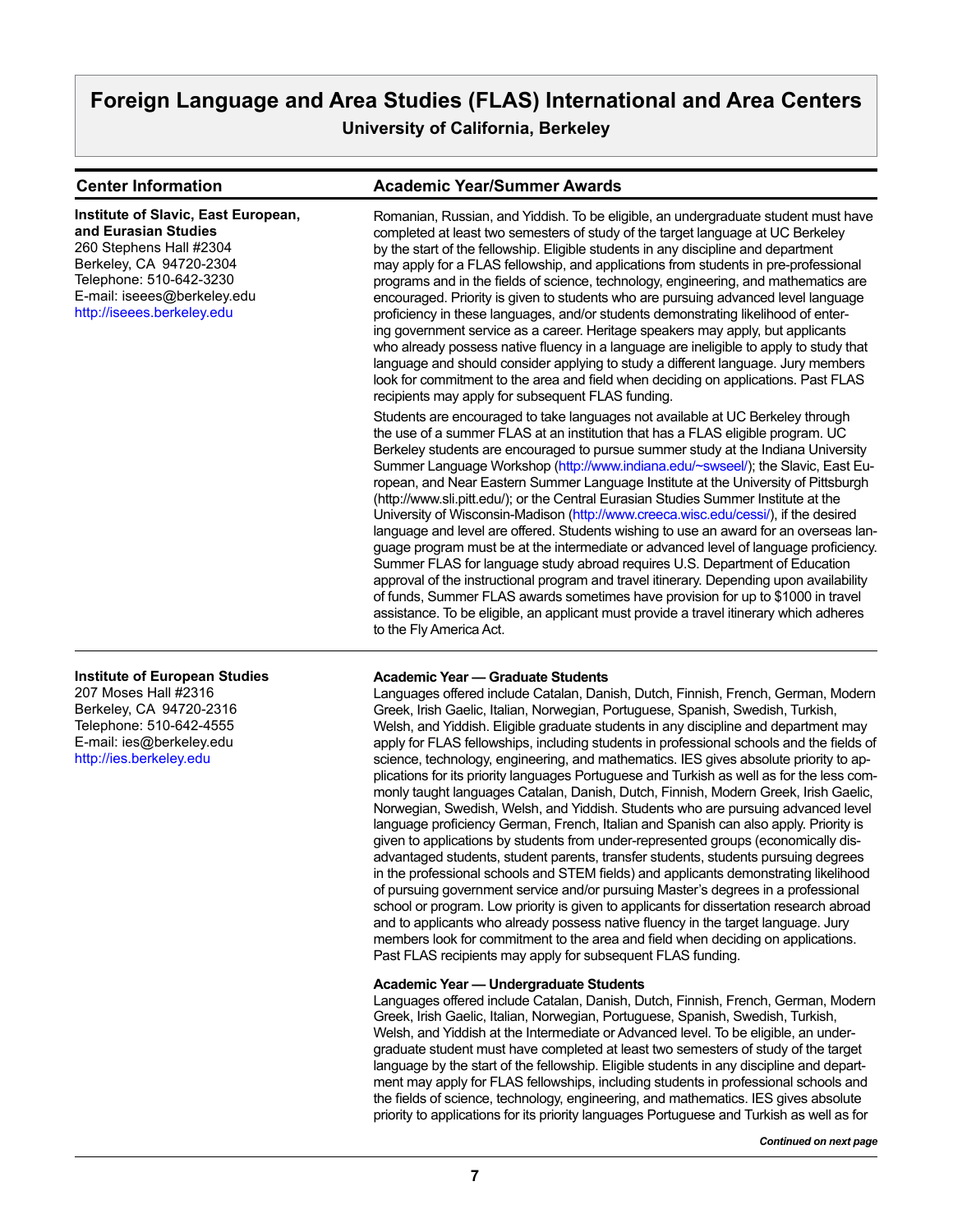#### **Center Information Academic Year/Summer Awards**

207 Moses Hall #2316 Berkeley, CA 94720-2316 Telephone: 510-642-4555 E-mail: ies@berkeley.edu <http://ies.berkeley.edu>

**Institute of European Studies**

the less commonly taught languages Catalan, Danish, Dutch, Finnish, Modern Greek, Irish Gaelic, Norwegian, Swedish, Welsh, and Yiddish. Students who are pursuing advanced level language proficiency German, French, Italian and Spanish can also apply. Priority is given to applications by students from under-represented groups (economically disadvantaged students, student parents, transfer students, students pursuing degrees in the professional schools and STEM fields) and applicants demonstrating likelihood of pursuing government service and/or pursuing Master's degrees in a professional school or program. Jury members look for commitment to the area and field when deciding on applications. Past FLAS recipients may apply for subsequent FLAS funding. FLAS fellowships may be used to fund academic year study abroad pending approval of the study abroad program by the U.S. Department of Education. Contact Akasemi Newsome, Associate Director of IES, for specifics if you wish to consider using an Academic Year FLAS for study abroad.

#### **Summer — Graduate Students**

Languages offered include Catalan, Danish, Dutch, Finnish, French, German, Modern Greek, Irish Gaelic, Italian, Norwegian, Portuguese, Spanish, Swedish, Turkish, Welsh, and Yiddish. Applications for summer study of other Northern, Western or Southern European languages are possible, pending approval of the language program by the U.S. Department of Education. Students wishing to use an award for an overseas language program must be at the intermediate or advanced level of language proficiency, or at the beginning level if a beginning language program in the target language is not available in the U.S. Summer FLAS for language study abroad requires U.S. Department of Education approval of the instructional program and travel itinerary. Eligible graduate students in any discipline and department may apply for FLAS fellowships, including students in professional schools and the fields of science, technology, engineering, and mathematics. IES gives absolute priority to applications for its priority languages Portuguese and Turkish as well as for the less commonly taught languages Catalan, Danish, Dutch, Finnish, Modern Greek, Irish Gaelic, Norwegian, Swedish, Welsh, and Yiddish. Students who are pursuing advanced level language proficiency German, French, Italian and Spanish can also apply. Priority is given to applications by students from under-represented groups (economically disadvantaged students, student parents, transfer students, students pursuing degrees in the professional schools and STEM fields) and applicants demonstrating likelihood of pursuing government service and/or pursuing Master's degrees in a professional school or program. Low priority is given to applicants for dissertation research abroad and to applicants who already possess native fluency in the target language. Jury members look for commitment to the area and field when deciding on applications. Past FLAS recipients may apply for subsequent FLAS funding.

#### **Summer — Undergraduate Students**

Languages offered include Catalan, Danish, Dutch, Finnish, French, German, Modern Greek, Irish Gaelic, Italian, Norwegian, Portuguese, Spanish, Swedish, Turkish, Welsh, and Yiddish. Applications for summer study of other Northern, Western or Southern European languages are possible, pending approval of the language program by the U.S. Department of Education. Students wishing to use an award for an overseas language program must be at the intermediate or advanced level of language proficiency, or at the beginning level if a beginning language program in the target language is not available in the U.S. Summer FLAS for language study abroad requires U.S. Department of Education approval of the instructional program and travel itinerary. Eligible graduate students in any discipline and department may apply for FLAS fellowships, including students in professional schools and the fields of science, technology, engineering, and mathematics. IES gives absolute priority to applications for its priority languages Portuguese and Turkish as well as for the less commonly taught languages Catalan, Danish, Dutch, Finnish, Modern Greek, Irish Gaelic,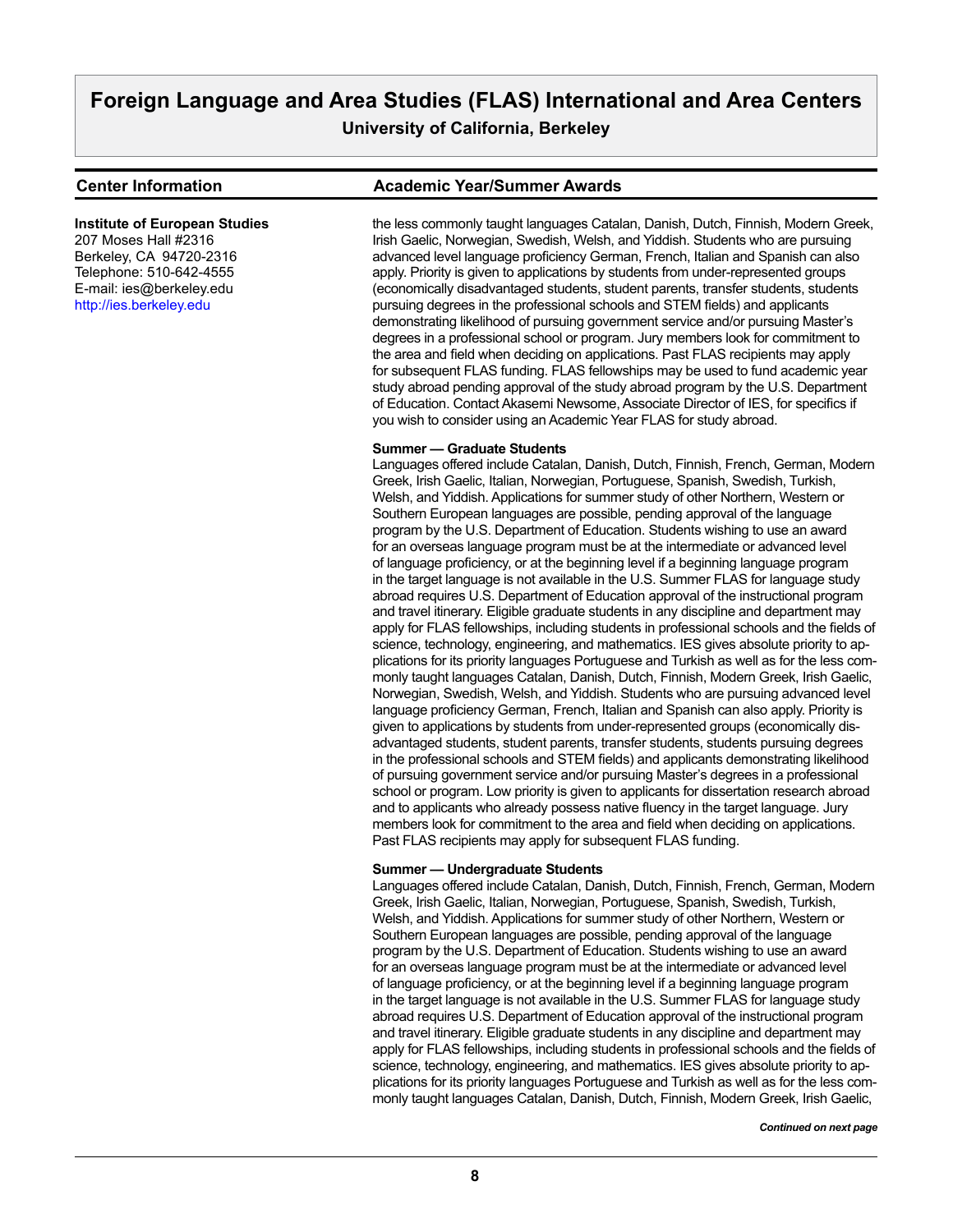### **Center Information Academic Year/Summer Awards**

**Institute of European Studies**

207 Moses Hall #2316 Berkeley, CA 94720-2316 Telephone: 510-642-4555 E-mail: ies@berkeley.edu <http://ies.berkeley.edu>

Norwegian, Swedish, Welsh, and Yiddish. Students who are pursuing advanced level language proficiency German, French, Italian and Spanish can also apply. Priority is given to applications by students from under-represented groups (economically disadvantaged students, student parents, transfer students, students pursuing degrees in the professional schools and STEM fields) and applicants demonstrating likelihood of pursuing government service and/or pursuing Master's degrees in a professional school or program. Low priority is given to applicants for dissertation research abroad and to applicants who already possess native fluency in the target language. Jury members look for commitment to the area and field when deciding on applications. Past FLAS recipients may apply for subsequent FLAS funding.